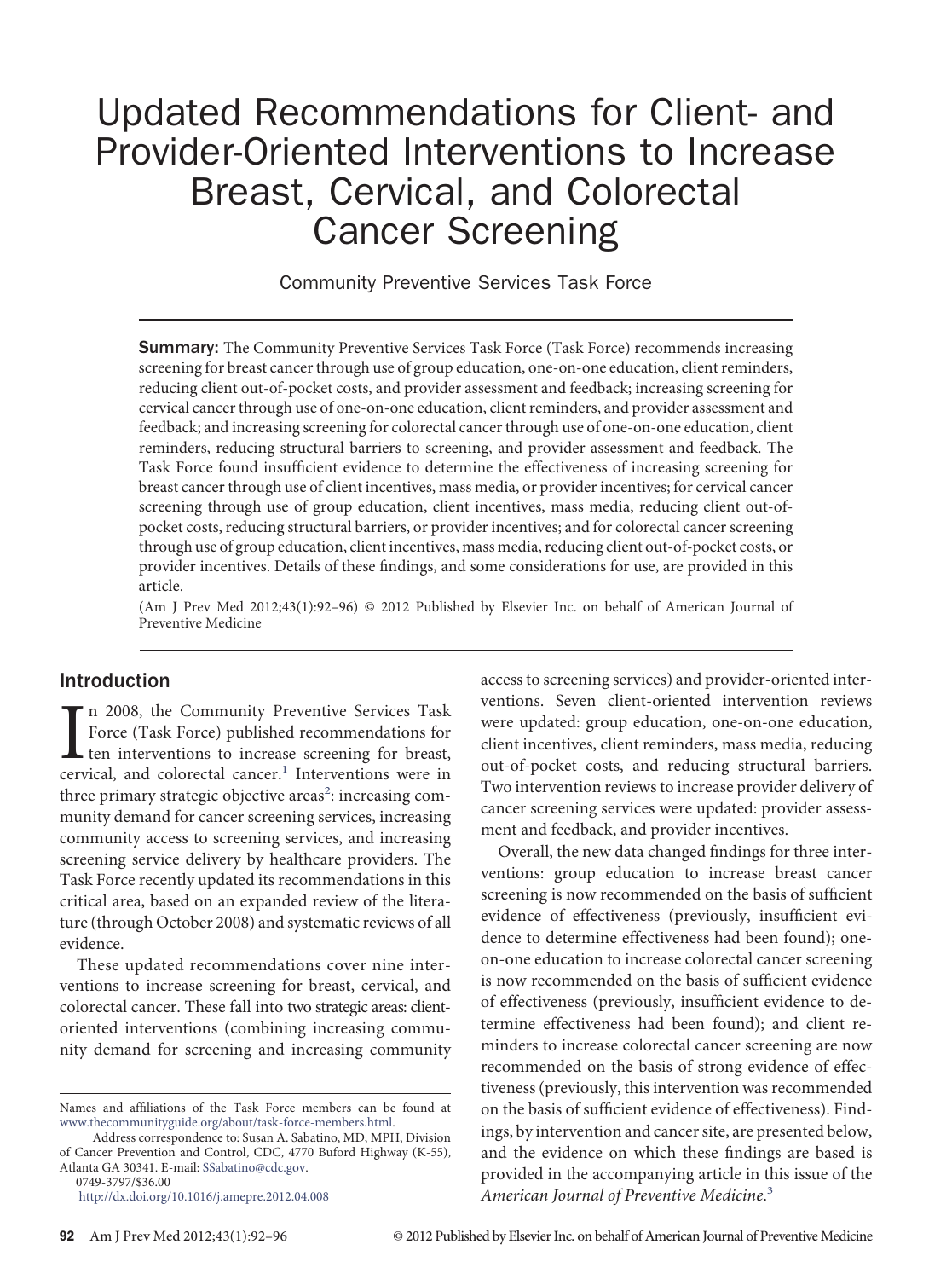An updated review for small media interventions is underway. An initial review of provider reminders recently was published.<sup>4</sup> The current updated recommendations represent the work of the independent, nonfederal Community Preventive Services Task Force (Task Force). The Task Force is developing the *Guide to Community Preventive Services* (the *Community Guide*) with the support of DHHS in collaboration with public and private partners. The CDC provides staff support to the Task Force for development ofthe*CommunityGuide*, but the opinions and recommendations resulting from the reviews are those of the Task Force. General methods for conducting*CommunityGuide* evidence reviews, and specifıc methods for conducting cancer screening reviews, have been published elsewhere.<sup>5,6</sup>

The selected community and healthcare system interventions on which this report is based were developed, in part, to help meet goals of lowering cancer mortality set by *Healthy People 2020* [\(www.healthypeople.gov/2020/](http://www.healthypeople.gov/2020/topicsobjectives2020/overview.aspx?topicid=5) [topicsobjectives2020/overview.aspx?topicid](http://www.healthypeople.gov/2020/topicsobjectives2020/overview.aspx?topicid=5)=5). The cancer objectives for *Healthy People 2020* reflect the importance of increasing screening for breast, cervical, and colorectal cancer by measuring use of effective screening tests identifıed in the U.S. Preventive Services Task Force (USPSTF) recommendations (see below).

### Information from Other Advisory Groups

The U.S. Preventive Services Task Force issues recommendations for screening of breast, cervical, and colorectal cancer. USPSTF recommendations for breast cancer screening were updated in December 2009 [\(www.](http://www.uspreventiveservicestaskforce.org/uspstf/uspsbrca.htm) [uspreventiveservicestaskforce.org/uspstf/uspsbrca.htm\)](http://www.uspreventiveservicestaskforce.org/uspstf/uspsbrca.htm). USPSTF recommendations for cervical cancer screening were updated in March 2012 [\(www.uspreventiveservicestaskforce.](http://www.uspreventiveservicestaskforce.org/uspstf/uspscerv.htm) [org/uspstf/uspscerv.htm\)](http://www.uspreventiveservicestaskforce.org/uspstf/uspscerv.htm). The USPSTF made its most recent recommendations on colorectal cancer screening [\(www.](http://www.uspreventiveservicestaskforce.org/uspstf/uspscolo.htm) [uspreventiveservicestaskforce.org/uspstf/uspscolo.htm\)](http://www.uspreventiveservicestaskforce.org/uspstf/uspscolo.htm) in 2008.

# Intervention Recommendations

A Community Preventive Services Task Force recommendation is based primarily on effectiveness of the intervention as determined by the systematic literature reviewprocess.In making a recommendation, however, the Task Force balances information on effectiveness with information on other potential benefıts or harms of the intervention. The Task Force also considers the applicability of effective interventions to various settings and populations in determining the scope of the intervention.

Here, the Task Force presents the recommendations from updated reviews on interventions designed to increase community demand for and access to breast, cervical, and colorectal cancer screening services and to increase provider referral for and delivery of cancer screening. Effectiveness of client-oriented interventions was studied separately for increasing breast cancer screening by mammography, cervical cancer screening by Pap test, and colorectal cancer screening by fecal occult blood test (FOBT), flexible sigmoidoscopy, or colonoscopy; effectiveness of provider-oriented interventions was studied across all three cancer sites.

## Client-Oriented Interventions

Group education. Group education conveys information on indications for, benefits of, and ways to overcome barriers to screening with the goal of informing, encouraging, and motivating participants to seek recommended screening. Group education usually is conducted by health professionals or by trained lay people who use presentations or other teaching aids in a lecture or interactive format, and often incorporate role-modeling or other methods. Group education can be given to a variety of groups, in various settings, and by various types of educators with various backgrounds and styles.

The Task Force recommends group education [\(www.](http://www.thecommunityguide.org/cancer/screening/client-oriented/RRgroupeducation_a.html) [thecommunityguide.org/cancer/screening/client-oriented/](http://www.thecommunityguide.org/cancer/screening/client-oriented/RRgroupeducation_a.html) [RRgroupeducation\\_a.html\)](http://www.thecommunityguide.org/cancer/screening/client-oriented/RRgroupeducation_a.html) on the basis of suffıcient evidence that these interventions are effective in increasing screening for breast cancer. There was insuffıcient evidence, however, to determine the effectiveness of group education in increasing screening for cervical cancer and colorectal cancer, based on small numbers of studies with methodologic limitations and inconsistent fındings.

One-on-one education. One-on-one education conveys information by telephone or in person on indications for, benefıts of, and ways to overcome barriers to screening with the goal of informing, encouraging, and motivating people to seek recommended screening. These messages are delivered by healthcare workers or other health professionals, lay health advisors, or volunteers and are conducted by telephone or in person in medical, community, worksite, or household settings. Interventions can be untailored to address the overall target population or tailored, based on individual assessments to address the recipient's individual characteristics, beliefs, or perceived barriers to screening. As defined by this review, one-on-one education may be accompanied by a small media or client reminder component.

The Task Force recommends the use of one-on-one education [\(www.thecommunityguide.org/cancer/screening/](http://www.thecommunityguide.org/cancer/screening/client-oriented/RROneonOneEducation_a.html) [client-oriented/RROneonOneEducation\\_a.html\)](http://www.thecommunityguide.org/cancer/screening/client-oriented/RROneonOneEducation_a.html) to increase screening for breast and cervical cancers on the basis of strong evidence of effectiveness. The Task Force also recommends the use of one-on-one education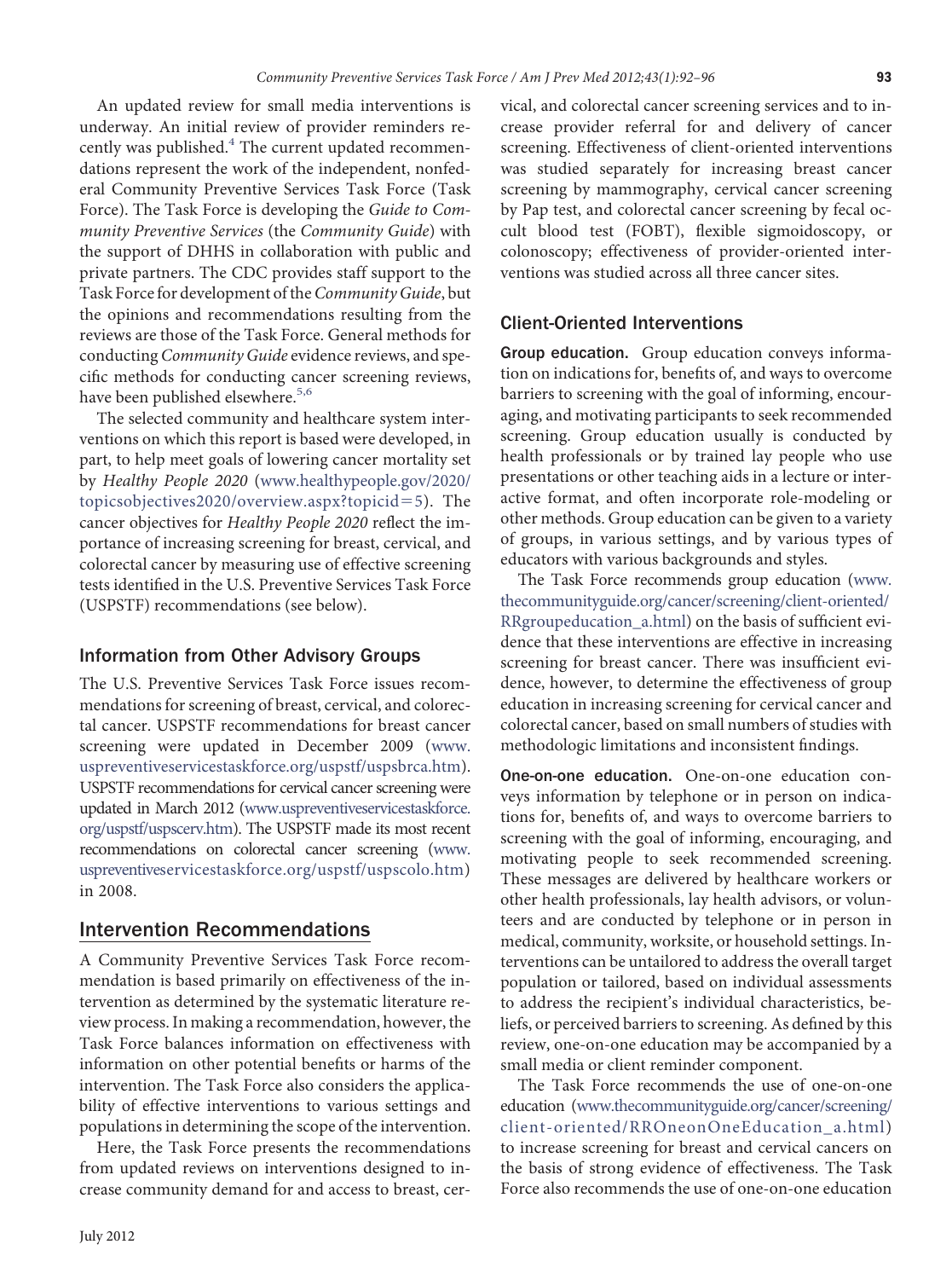to increase colorectal cancer screening with FOBT based on suffıcient evidence of effectiveness. Evidence is insuffıcient, however, to determine the effectiveness of oneon-one education in increasing colorectal cancer screening with other tests, because only two studies assessed colonoscopy, with inconsistent results, and one study for flexible sigmoidoscopy found no effect.

Client incentives. Client incentives are small, noncoercive rewards (e.g., cash or coupons) to motivate people to seek cancer screening for themselves or to encourage others (e.g., family members, close friends) to seek screening. Incentives are distinct from interventions designed to improve access to services (e.g., transportation, child care, reducing client out-of-pocket costs). The Task Force fınds insuffıcient evidence to determine the effectiveness of using client incentives [\(www.thecommunity](http://www.thecommunityguide.org/cancer/screening/client-oriented/RRincentives_a.html) [guide.org/cancer/screening/client-oriented/RRincentives\\_a.](http://www.thecommunityguide.org/cancer/screening/client-oriented/RRincentives_a.html) [html\)](http://www.thecommunityguide.org/cancer/screening/client-oriented/RRincentives_a.html) to increase screening for breast, cervical, or colorectal cancers because only one study for breast cancer and no studies for cervical and colorectal cancers were identifıed.

Client reminders. Client reminders are textual (letter, postcard, e-mail) or telephone messages advising people that they are due (reminder) or overdue (recall) for screening. Client reminders may be enhanced by one or more of the following: follow-up printed or telephone reminders; additional text or discussion with information about indications for, benefıts of, and ways to overcome barriers to screening; and/or assistance in scheduling appointments. Interventions can be untailored to address the overall target population or tailored with the intent to reach one specifıc person, based on characteristics unique to that person, related to the outcome of interest, and derived from an individual assessment.

The Task Force recommends the use of client reminders [\(www.thecommunityguide.org/cancer/screening/](http://www.thecommunityguide.org/cancer/screening/client-oriented/RRreminders_a.html) [client-oriented/RRreminders\\_a.html\)](http://www.thecommunityguide.org/cancer/screening/client-oriented/RRreminders_a.html) to increase screening for breast and cervical cancers on the basis of strong evidence of effectiveness. The Task Force also recommends the use of client reminders to increase colorectal cancer screening with FOBT based on strong evidence of effectiveness. Evidence is insuffıcient, however, to determine effectiveness of client reminders in increasing colorectal cancer screening with other tests (colonoscopy, flexible sigmoidoscopy) because of inconsistent evidence.

Mass media. Mass media—including TV, radio, newspapers, magazines, and billboards—are used to communicate educational and motivational information in community or larger-scale intervention campaigns. Mass media interventions, however, almost always include other components or attempt to capitalize on existing interventions and infrastructure. The updated review<sup>[3](#page-4-2)</sup>

evaluated the effectiveness of mass media used alone, or its individual contribution to the effectiveness of multicomponent interventions.

The Task Force fınds insuffıcient evidence to determine the effectiveness of mass media interventions [\(www.thecommunityguide.org/cancer/screening/client](http://www.thecommunityguide.org/cancer/screening/client-oriented/RRmassmedia_a.html)[oriented/RRmassmedia\\_a.html\)](http://www.thecommunityguide.org/cancer/screening/client-oriented/RRmassmedia_a.html) in increasing screening for breast, cervical, or colorectal cancers. Although additional studies were found during the updated review, $3$  there continue to be too few studies to determine effectiveness for breast, cervical, or colorectal cancer screening.

Reducing out-of-pocket costs. These interventions attempt to minimize or remove economic barriers that impede client access to cancer screening services. Costs can be reduced through a variety of approaches, including vouchers, reimbursements, reduction in copays, or adjustments in federal or state insurance coverage. Efforts to reduce client costs may be combined with measures to provide client education, information about program availability, or measures to reduce structural barriers.

The Task Force recommends reducing client outof-pocket costs [\(www.thecommunityguide.org/cancer/](http://www.thecommunityguide.org/cancer/screening/client-oriented/RRoutofpocket_a.html) [screening/client-oriented/RRoutofpocket\\_a.html\)](http://www.thecommunityguide.org/cancer/screening/client-oriented/RRoutofpocket_a.html) to increase screening for breast cancer on the basis of suffıcient evidence of effectiveness. There is insuffıcient evidence to determine the effectiveness of reducing out-ofpocket costs in increasing screening for cervical or colorectal cancer because too few (cervical cancer) or no (colorectal cancer) studies were identifıed. Nonetheless, the consistent, favorable results for interventions that reduce costs for breast cancer screening and several other preventive services suggest that such interventions are likely to be effective for increasing cervical and colorectal cancer screening as well.

Reducing structural barriers. Structural barriers are non-economic burdens or obstacles that impede access to screening. Interventions designed to reduce these barriers may facilitate access by reducing time or distance between service delivery settings and target populations; modifying hours of service to meet client needs; offering services in alternative or nonclinical settings (e.g., mobile mammography vans at worksites or in residential communities); and eliminating or simplifying administrative procedures and other obstacles (e.g., scheduling assistance or patient navigators, transportation, dependent care, translation services, limiting the number of clinic visits). Such interventions often include one or more secondary supporting measures, such as printed or telephone reminders; education about cancer screening; information about cancer screening availability (e.g., group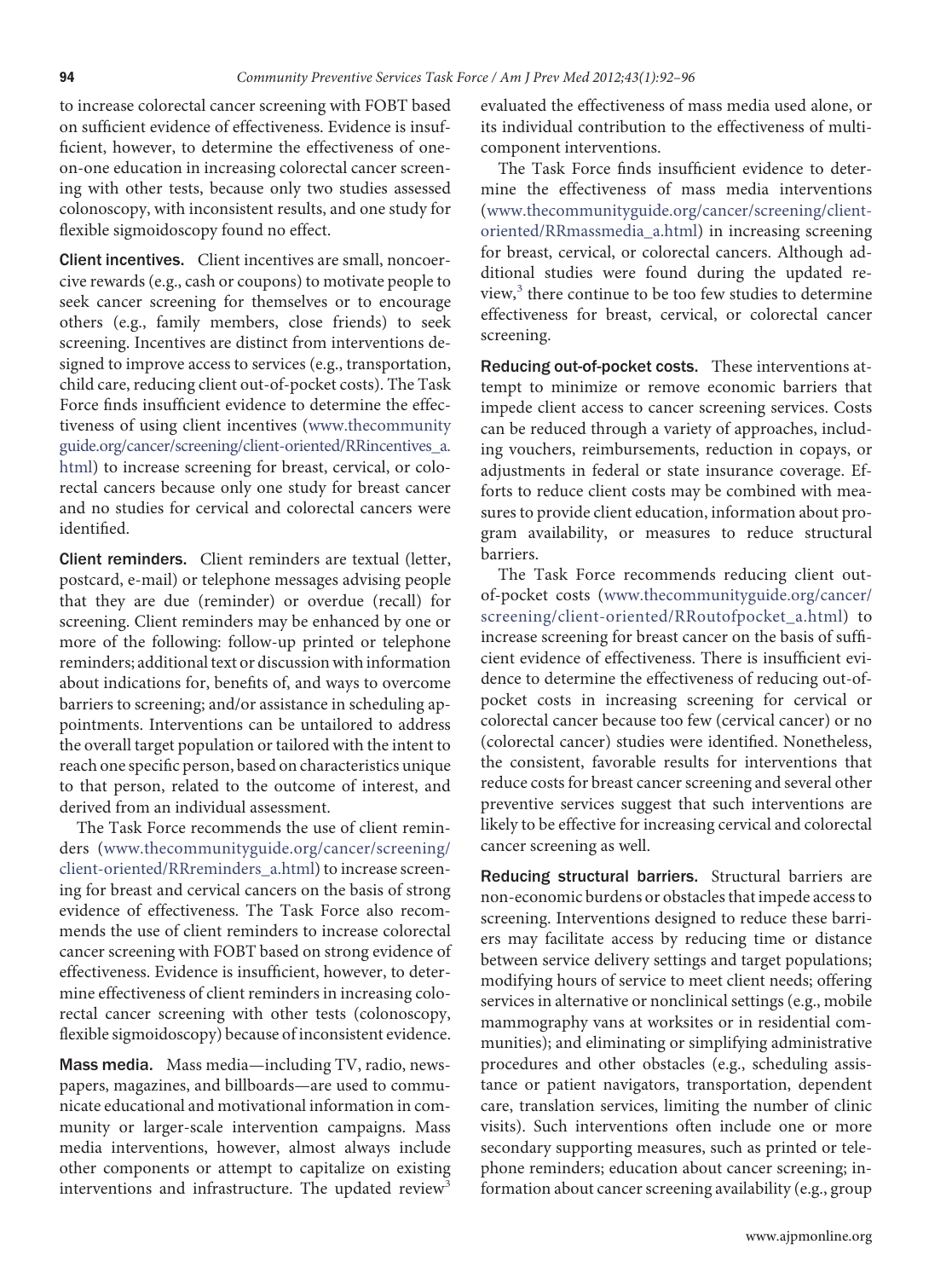education, pamphlets, or brochures); or measures to reduce client out-of-pocket costs. Interventions principally designed to reduce client costs are considered to be a separate class of approaches.

The Task Force recommends reducing structural barriers to increase screening [\(www.thecommunityguide.](http://www.thecommunityguide.org/cancer/screening/client-oriented/RRreducingstructualbarriers_a.html) [org/cancer/screening/client-oriented/RRreducingstructual](http://www.thecommunityguide.org/cancer/screening/client-oriented/RRreducingstructualbarriers_a.html) [barriers\\_a.html\)](http://www.thecommunityguide.org/cancer/screening/client-oriented/RRreducingstructualbarriers_a.html) for breast and colorectal cancers (by mammography and FOBT, respectively) on the basis of strong evidence of effectiveness. Evidence is insuffıcient, however, to determine whether reducing structural barriers is effective in increasing colorectal cancer screening by flexible sigmoidoscopy or colonoscopy because only one study using these screening procedures was identifıed. Evidence is also insuffıcient to determine the effectiveness of the intervention in increasing screening for cervical cancer because only three relevant studies were identifıed, and these had methodologic limitations.

# Increasing Provider Delivery

Provider assessment and feedback. Provider assessment and feedback interventions both evaluate provider performance in offering and/or delivering screening to clients (assessment) and present providers with information about their performance in providing screening services(feedback). Feedback may describe the performance of a group of providers (e.g., mean performance for a practice) or individual providers, and may be compared with a goal or standard.

The Task Force recommends provider assessment and feedback interventions [\(www.thecommunityguide.org/](http://www.thecommunityguide.org/cancer/screening/provider-oriented/RRpaf_a.html) [cancer/screening/provider-oriented/RRpaf\\_a.html\)](http://www.thecommunityguide.org/cancer/screening/provider-oriented/RRpaf_a.html) on the basis of suffıcient evidence of effectiveness in increasing screening for breast cancer(mammography); cervical cancer (Pap); and colorectal cancer (FOBT). Evidence remains insuffıcient, however, to determine effectiveness of this intervention in increasing colorectal cancer screening using methods other than FOBT.

Provider incentives. Provider incentives are direct or indirect rewards intended to motivate providers to perform cancer screening or make appropriate referral for their patients to receive these services. Rewards are often monetary, but can include nonmonetary incentives also (e.g., continuing medical education credit). Because some form of assessment is needed to determine whether providers receive rewards, an assessment component may be included in the intervention.

The Task Force fınds insuffıcient evidence to determine the effectiveness of provider incentives [\(www.](http://www.thecommunityguide.org/cancer/screening/provider-oriented/RRincentives_a.html) [thecommunityguide.org/cancer/screening/provider](http://www.thecommunityguide.org/cancer/screening/provider-oriented/RRincentives_a.html)[oriented/RRincentives\\_a.html\)](http://www.thecommunityguide.org/cancer/screening/provider-oriented/RRincentives_a.html) in increasing screening for breast, cervical, or colorectal cancers. Evidence is in-

suffıcient because of a small magnitude of effect across studies and because data from healthcare systems that include provider incentives as part of their strategies for administration and provider compensation have not been published.

# Using the Recommendations and Findings

These recommendations are intended to highlight effective interventions,which should be considered over alternatives without documented effectiveness when deciding among possible approaches to increasing cancer screening. These recommendations are neither intended nor expected to be applicable in all situations. Decision makers and implementers should bear in mind that an understanding of local context—including known barriers to screening in the target population(s), available resources, and what can be implemented effectively—is essential to the process of identifying appropriate strategies and selecting feasible intervention approaches for a specifıc setting or population.

The systematic collection of qualitative and quantitative data can be an extremely helpful tool for developing a more thorough understanding of the local context. Once that context is understood clearly, the recommendations presented here and the evidence on applicability in the accompanying evidence review<sup>[3](#page-4-2)</sup> can be used to help select appropriate interventions. Some key considerations in using recommended interventions are noted below.

# Choosing Interventions to Meet Community Needs

It is important to consider the characteristics of the target population carefully when considering implementing any intervention, and this need is particularly strong for interventionsintended to educate and increase awareness about cancer screening (e.g., one-on-one education, group education, mass media). For example, when baseline screening rates are high, group education or mass media campaigns directed at the general population may not be the most appropriate intervention. Such interventions may be most appropriate when directed at populations or subpopulations with relatively low screening rates, and when their messages are directed at the most relevant issues for the specifıc group or individual addressed.

Considering the specifıc characteristics of the target population is also important for implementing appropriate interventions to increase cancer screening by reducing structural barriers. Many options for reducing structural barriers are available, and questions remain about whether some of these approaches are more or less effec-